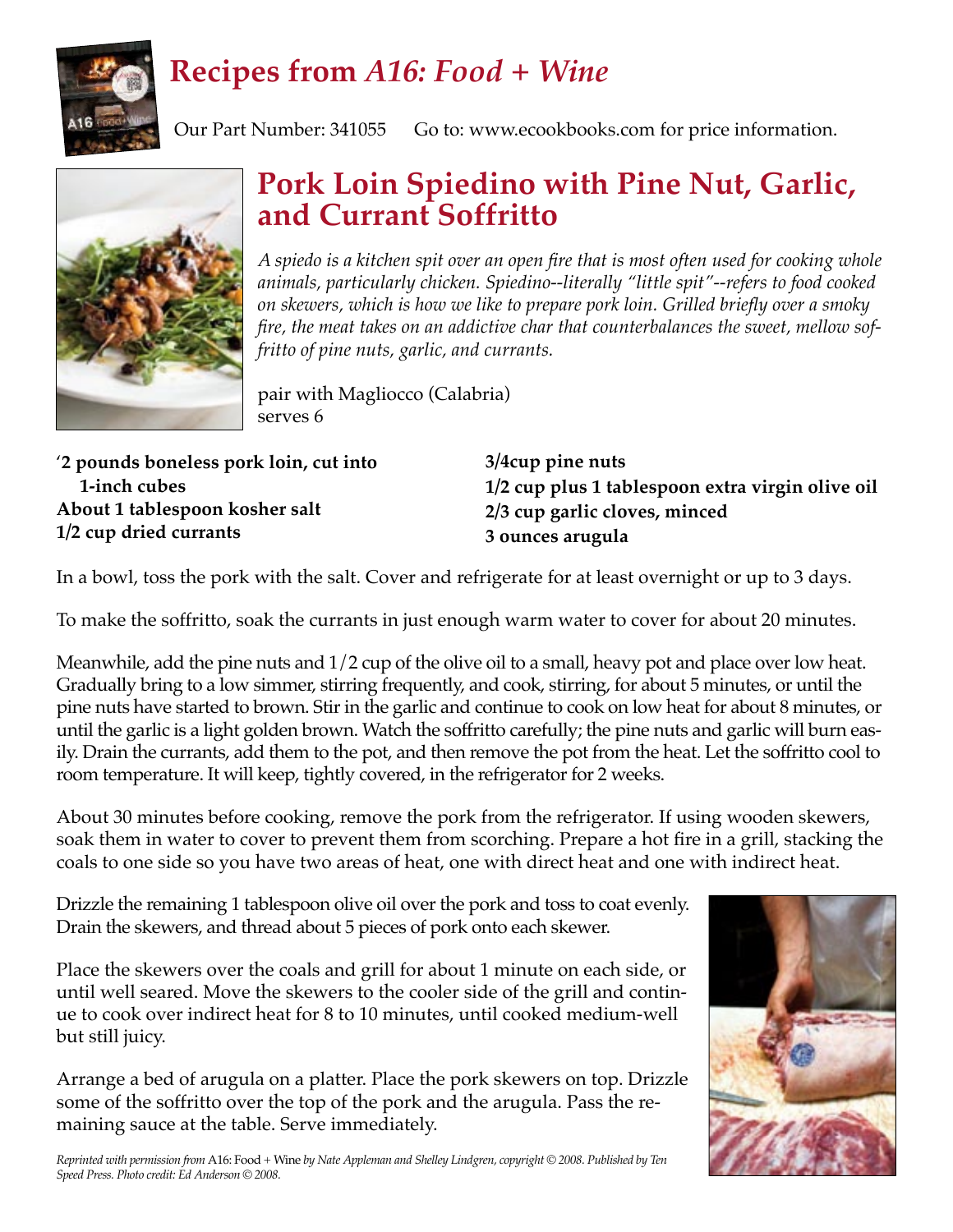

## **Pizza Bianca**

pair with Montepulciano (Abruzzo) makes 1 (9- to 10-inch) pizza

*This is a great reminder that not every pizza needs tomato sauce. Briny green olives and dried chile flakes cut through the richness of the cheese.* 

**1⁄2 cup coarsely grated grana 1 Neapolitan-style pizza base (see below) 5 fresh basil leaves 5 to 10 green olives, pitted Pinch of dried chile flakes 1⁄2 clove garlic 3 ounces fresh mozzarella, cut into 1⁄4-inch-thick disks** 

Evenly scatter the grana over the surface of the pizza base, followed by the basil leaves, olives, and chile flakes. With a sharp paring knife or a mandoline, slice the garlic into paper-thin slices and distribute them evenly over the pizza. Judiciously distribute the mozzarella over the top. Bake as directed.

 **DOUGH 1⁄4 teaspoon active dry yeast 1 1⁄2 cups warm water (100˚ to 105˚F) 2 teaspoons extra virgin olive oil 2 teaspoons salt 4 cups all-purpose flour**

**TOPPINGS OF CHOICE (RECIPES FOLLOW) Extra virgin olive oil**

To make the dough, in a small bowl, sprinkle the yeast over the warm water and let proof for 10 minutes. If the yeast has not dissolved into a soft, frothy paste in that time, hunt down a fresher batch and repeat the process. Stir in the olive oil and salt.

In the bowl of a stand mixer fitted with the dough hook, combine the flour and yeast mixture and mix together on low speed for about 2 minutes, or until the dough is shaggy and most of the water has been absorbed. Knead on medium-low speed for about 10 minutes, or until the dough pulls away from the sides of the bowl and looks smoother. Cover the bowl with a damp kitchen towel and let rest for

5 minutes. Knead on medium-low speed for an additional

10 minutes, or until the dough is very smooth, soft, and warm to the touch.



Lightly coat a large bowl with olive oil. Transfer the dough to the bowl, turn the dough so that both sides are lightly coated in oil, cover with plastic wrap, and refrigerate overnight.

The next day, punch down the dough with your fist, then fold over the sides and turn the dough over in the bowl. Re-cover and return to the refrigerator for at least 4 hours or up to 24 hours.

Remove the dough from the refrigerator and place it on a floured work surface. Divide the dough